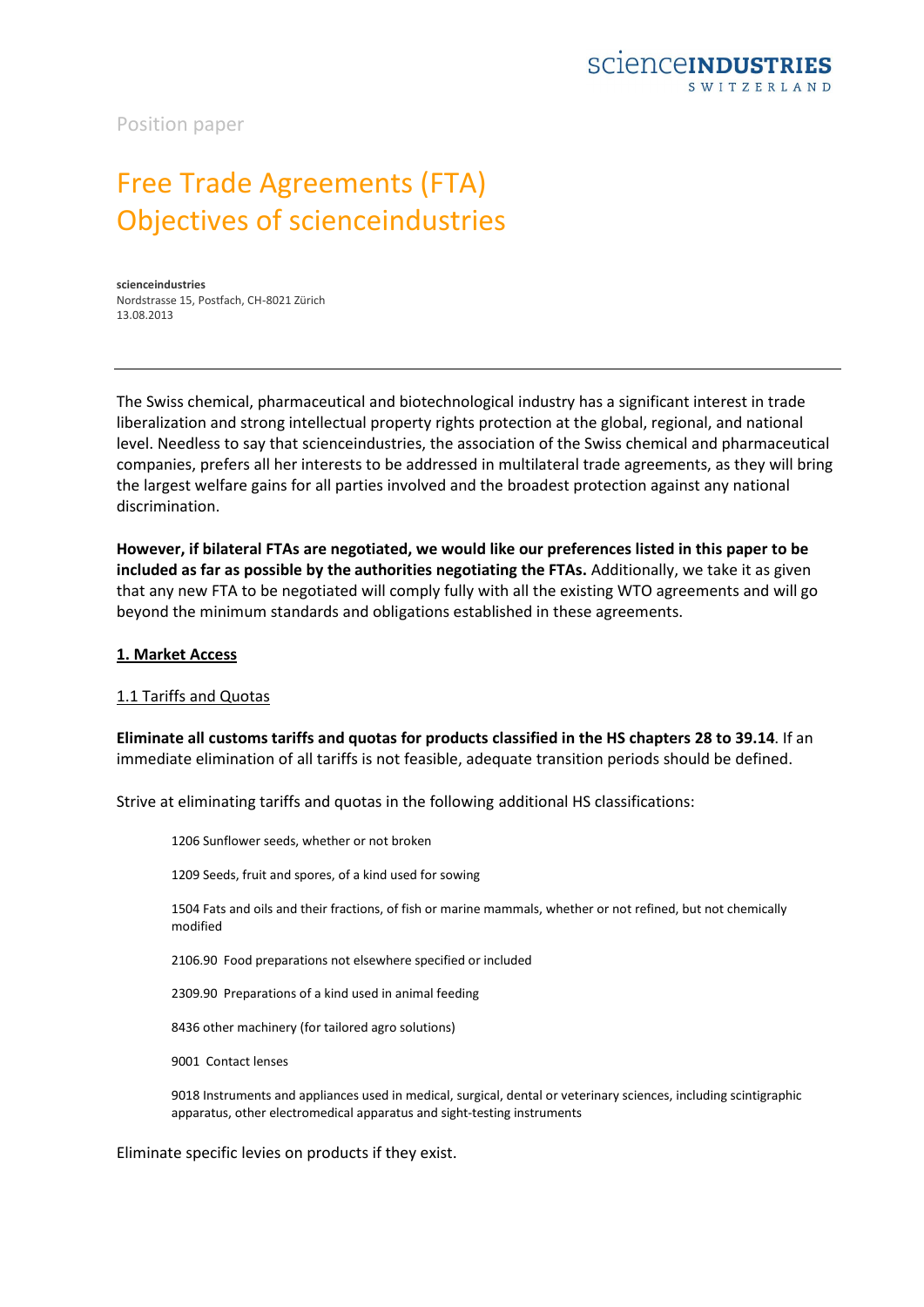# 1.2 Preferential Rules of Origin

With the increasing number of regional and bilateral FTAs the variety and complexity of the rules of origin has also grown, sometimes with rules as detailed as per customs tariff line. Handling these differences of rules in a worldwide supply chain setup has become a tremendous administrative burden to internationally operating companies. Therefore, rules of origin are today a key element in determining the magnitude of the economic benefits that accrue from preferential trade agreements.

Use FTA negotiations to strive at **worldwide harmonized and easy to handle rules of origin** in all FTAs. The rules should include the concept of choosing the alternative, change of tariff heading and/or added value rule. In HS chapters 28 and 29 the change of the CAS number could be an additional concept. In HS chapter 30 unequal rules of origin have to be avoided (e.g. 3002 and 3004). Provide within the FTA for a mechanism to adapt rules of origin later.

scienceindustries considers an early **access to the list of rules of origin and to the corresponding introductory** notes as a prerequisite for industry support of the Swiss negotiators.

**Rules for wholly obtained goods.** The cultivation of human, animal and plant cells under controlled conditions (such as defined temperature, growth medium, gaz mixture, pH) outside of a living organism is known as cell culture. Nowadays, an important part of modern manufacturing technology in the production of pharmaceutical active ingredients is cell culture-based. The products from cell cultures shall be considered as wholly obtained materials and therefore, to allow for new production technologies, existing rules for "wholly obtained goods" shall be adapted as follows:

- · Products obtained by using human cell cultures in that country;
- · Products obtained from live animals in that country or obtained by using animal cell cultures in that country;
- · Plants and plant products harvested, picked or gathered in that country or obtained by the use of plant cell cultures in that country;

**Exemptions from the Principle of Territoriality** shall be included in every FTA in order to account for modern supply chains. The permitted added-value of outward-processing shall be harmonized in all FTAs at a level of 20% of the ex-works prize of the final product for which originating status is claimed.

The **verification** of the applied prove of origin shall be conducted by the **customs authority or the designated responsible authority of the exporting Party only**. The presence of a representative of the importing Party as an observer during such a course has to be avoided due to the handling of sensitive data (name of suppliers, prizes, calculations, proprietary production processes etc.) during the verification process. Negotiations should be lead in a manner which enables the partners to build up confidence and trust in the verification activities of each other.

Use the new set of **non-preferential rules of origin** - once accepted internationally - that is currently being negotiated in WTO and WCO.

### 1.3 Direct Shipment Rule

Avoid rules requiring **direct shipments** between FTA partners as a prerequisite to get preferential treatment. Storage and shipment of goods of preferential origin is to be allowed from any country in the world, as long as these activities do not change the preferential origin of the goods. The origin of the goods has to be accessible for checks (e.g. through a declaration of origin at the time the goods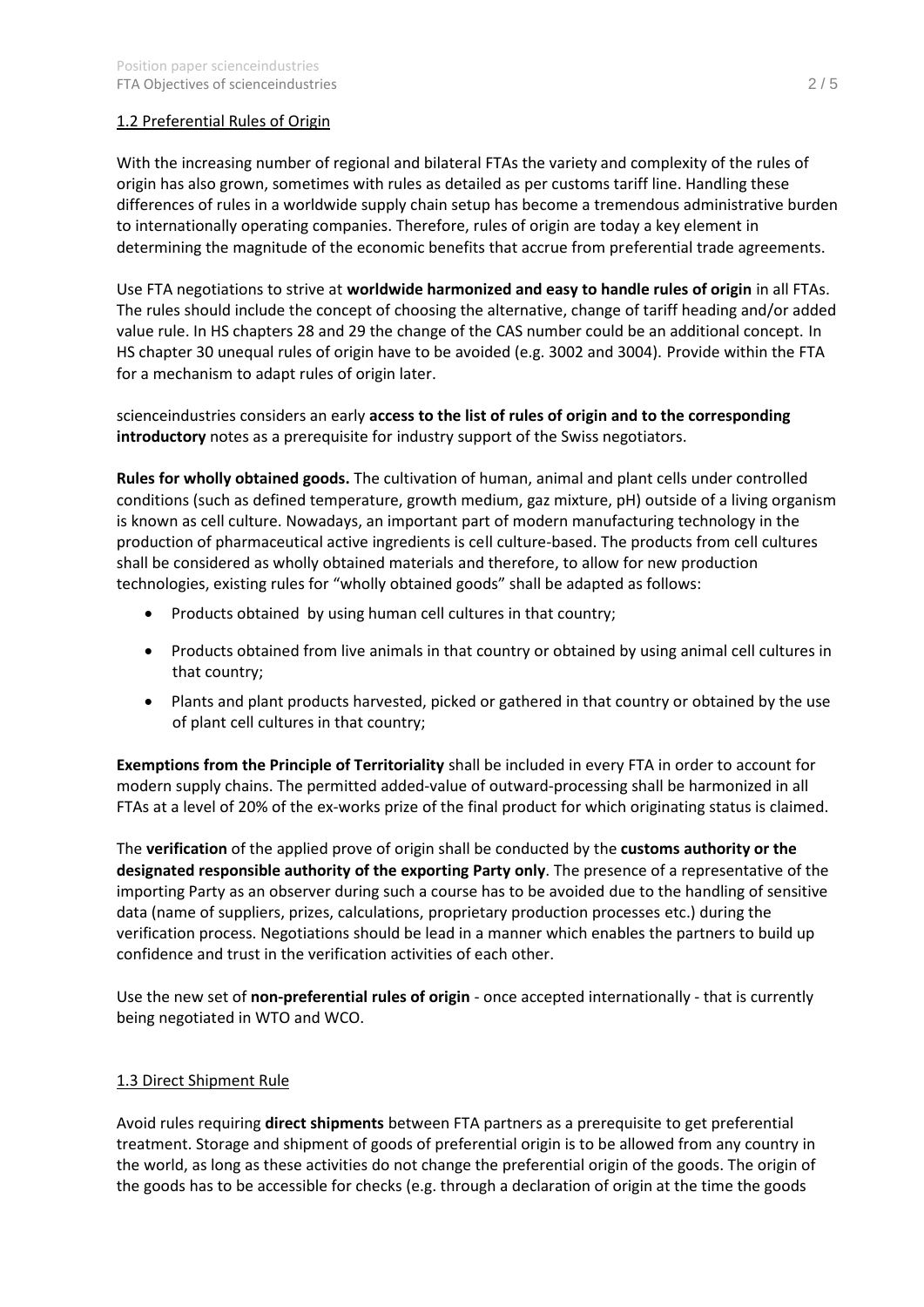have been imported into the country from which they are shipped; the unique requirement should be the traceability of goods.).

### 1.4 Customs Procedures/Trade Facilitation

Make customs procedures more efficient. **Facilitate documentation requirements** by using internationally recognized documentation sets. Ease customs procedures by the introduction of government **approved authorized traders.** Increase transparency and efficiency by the **use of modern information technologies**.

# 1.5 Technical Barriers to Trade (TBT/SPS)

FTA partner countries must comply with the specific **WTO agreements** on TBT (technical barriers to trade) and SPS (sanitary and phytosanitary measures).

Refer in the FTA to **relevant international standards**, where such standards exist (e.g. Codex Alimentarius).

Include provisions for the **Mutual Recognition** of technical standards, conformity assessment procedures and certifications in the FTA. The scope should include at least GLP and GMP regulations.

### 1.6 Government Procurement

Comply with the **plurilateral WTO Government Procurement Agreement**. FTA partners not currently parties to the Agreement should be required to ratify it and bring their procurement policies into accordance with the Agreement.

Use FTA negotiations to pursue an **enlargement of the scope** of the WTO Government Procurement Agreement. At present, many of the public sector entities responsible for the direct and indirect procurement of and/or payment for pharmaceutical or agrochemical products are not covered by the WTO Government Procurement Agreement.

### 1.7 Transparency in Government Actions

Use FTA negotiations as a vehicle to introduce principles of **transparency, objectivity and administrative efficiency**, including precise deadlines for decisions and obligation to provide objective justification for decisions on market access, product registration, reimbursement of pharmaceutical products, patent filing, etc.

These provisions could be similar to the EU Transparency Directive in the pharmaceutical area which requires member states to follow a certain number of procedures in order to set prices for reimbursement or adopt any other pricing arrangements. These procedural safeguards are designed to ensure transparency, objectivity and administrative efficiency in decision making. They also provide pharmaceutical companies with predictability; and ensure decisions are neither arbitrary nor abusive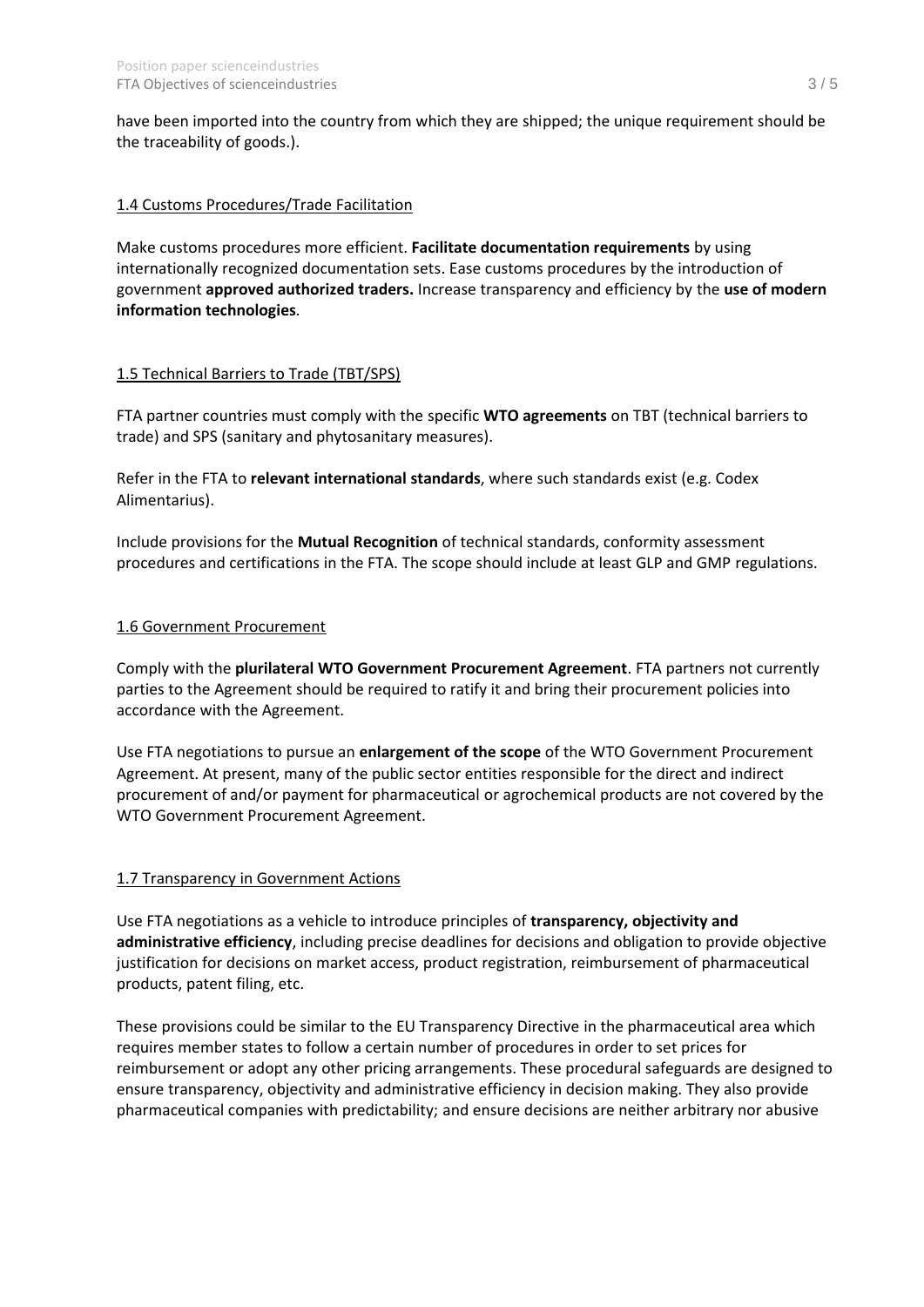### **2. Intellectual Property Rights (IPR)**

#### 2.1 General Obligations

Include **all types of intellectual property protection instruments** in the FTA: patents, regulatory data protection, trademarks, confidential business data, copyrights, designation of origin (AOC).

Require of FTA partners to access and adhere to all relevant **international intellectual property protection agreements**, in particular to the Patent Cooperation Treaty (PCT), to WTO TRIPS and to the Plant Variety Protection Act (UPOV 1991).

### 2.2 Patents

Provide **mandatory protection for all inventions**, in all fields of technology. The only permitted exceptions must be aligned with the provisions of TRIPS (Art. 27), e.g. for inventions which commercial exploitation would violate ordre public or be against morality. No exception shall be made for inventions meeting the provisions of TRIPS, including patents on plant species and improvements for active molecules, such as new mixtures, uses or formulations.

Establish **patentability standards** which are in line with EPO practice. Assert that only the responsible IP-authorities examine patent applications and decide on its issuance.

Require **national exhaustion** of patent rights for products subject to public price regulation as a rule and prevent reimportation of patented goods into the country of the patent owner or into countries of an agent of the patent owner. Include the possibility for the patent holder to restrict parallel imports within contractual arrangements.

Require that **compulsory licensing** is used in good faith and in accordance with the procedures as laid down in TRIPS. It shall not be used as an instrument to pursue industrial or commercial objectives, butonly in exceptional circumstances and as a last resort. Include mechanisms for fair compensation to the patent holder. Assert that importation of a patented product satisfies any working requirements (according to Art. 27.1 TRIPS).

Encourage the trading partner to issue patents diligently. Require **patent term extensions** to compensate patent owners for effective patent time lost due to long regulatory review periods (Patent Term Restoration/Supplementary Protection Certificate). Provide means to expedite patent applications. Prohibit pre-grant oppositions.

### 2.3 Data Exclusivity (Regulatory Data Protection)

Ensure a **term of protection** of preferably ten years but no less than 6 years for an originator's data related to safety and efficacy used for marketing approval of products containing new molecular entities. The protection must cover both, undisclosed data as well as direct or indirect reliance on results of the data. Assert that new molecular entities encompass small chemical molecules as well as biologics (large molecules).

Extend the protection to **new indication approvals**.

Prohibit any **link between data exclusivity protection period and patent term**.